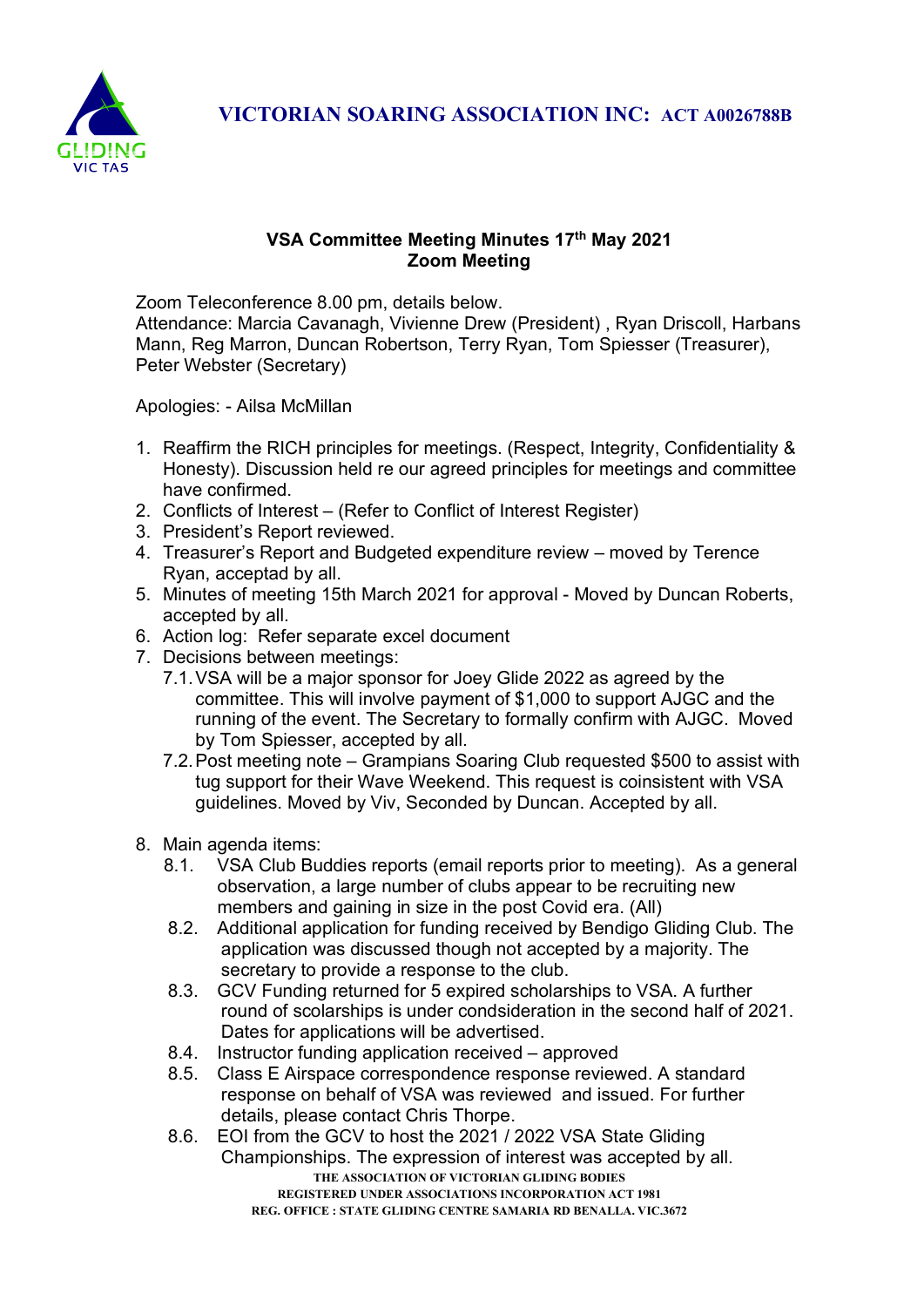- 8.7. Together More Active YouthGlide Vic. Viv to meet with Ryan and Harbans separately to discuss program going forward. Potentially additional items in relation to the funding application to resolve with GFA in light of new child abuse insurance requirements.
- 8.8. Volunteer Strategy Survey available online now google forms link https://forms.gle/RTCeeSycxARmJRHh7. Distribution by email to all Victorian members to be arranged with Sarah Thompson (GFA Chair of Marketing - cmd@glidingaustralia.org) who does our bulk distribution to Victorian members using the GFA database.
- 9. General Business
	- 9.1. Airworthiness course was successfully completed in May. Another course is planned for 2021 at Ballarat.
	- 9.2. FIRC / Instructor Courses Alan Payne has confirmed 2 FIRC sessions will be held prior to August 1. The first FIRC course was held at Benalla on 15/16 May with another to be held at Bacchus Marsh. Dates to be confirmed.
	- 9.3. Succession Planning AGM / Presidents' Meeting advertising in June newsletter. Location and program to be confirmed. 28th August – at Baccus Marsh.
	- 9.4. The VSA Committee would like to recognise Harbans Mann for her work in organising the MUSS Orientation Week at Monash University and and follow up trip to Benalla on 2 May with interested uni students.

Next meeting: General meeting – 16<sup>th</sup> June 2021

## Buddies 2021 – refer to separate buddy reports where provided

Marcia Cavanagh (2): Aust Gliding Museum Viv Drew (4): Goulburn Valley, Murray Valley Soaring Club, Southern Riverina & Tocumwal Soaring Centre Ryan Driscoll (2): Sunraysia, GCV Harbans Mann (2): South Gippsland, Grampians Reg Marron (1) Soaring Club of Tasmania Duncan Roberston (2): Mt Beauty and Horsham Terry Ryan(2): Bendigo, Sport Aviation Peter Webster (2): Beaufort, Melbourne Ailsa McMillan (1): Geelong